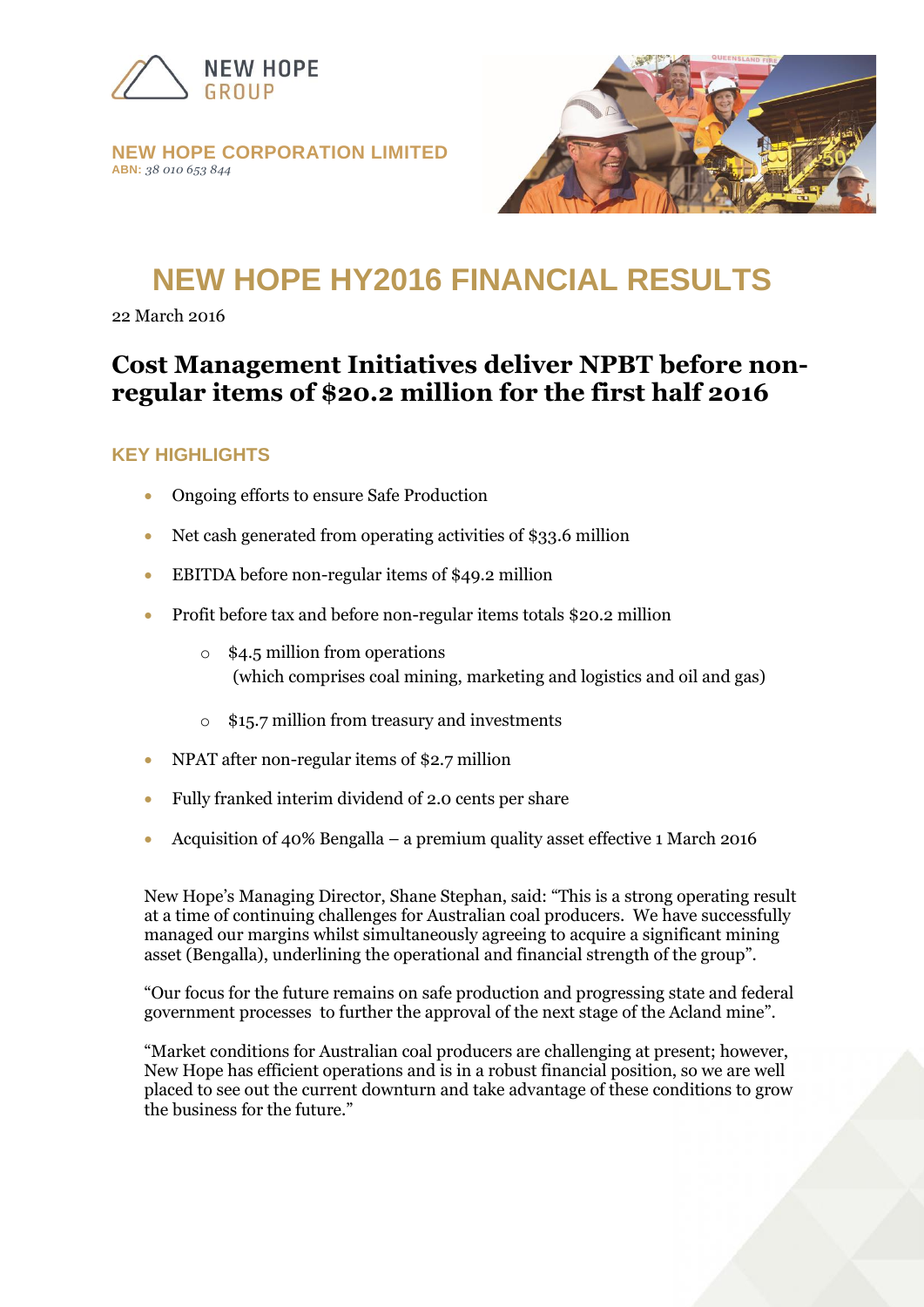

## **FINANCIAL OVERVIEW**

|                                                    | <b>1H FY2016</b>    | 1H FY2015           |
|----------------------------------------------------|---------------------|---------------------|
| Revenue from continuing<br>operations              | $$229.4$ million    | $$269.1$ million    |
| Net profit after tax 1<br>before non-regular items | \$15.0 million      | \$34.2 million      |
| Net profit after tax<br>after non-regular items    | \$2.7 million       | $(\$23.1)$ million  |
| Earnings per share before<br>non-regular items 1   | 1.8 cents           | 4.1 cents           |
| Earnings per share                                 | 0.3 cents           | $(2.8)$ cents       |
| Dividend                                           | 2.0 cents per share | 4.0 cents per share |
| <b>ROM</b> coal production                         | 5.1 million tonnes  | 5.5 million tonnes  |
| Saleable coal production                           | 2.5 million tonnes  | 2.9 million tonnes  |
| Coal sold (includes trade coal)                    | 2.7 million tonnes  | 3.1 million tonnes  |

*1. Please refer to the reconciliation of non-IFRS financial information at the end of this document.*

Diversified energy company New Hope Corporation Limited (ASX: NHC) ("New Hope", "the Company" or "the Group") announces NPAT before non-regular items of \$15.0 million for the first half of the 2016 financial year (1H FY2016), compared to \$34.2 million for the prior corresponding period.

Non-regular impairments after tax of \$17.3 million were incurred during 1H FY2016 against the carrying value of assets in the group's oil and gas operations and investments. A nonregular profit after tax on the receipt of land access compensation of \$5.0 million was also realised during the half. This resulted in a net profit after tax and after non regular items of \$2.7 million.

The operating result for 1H FY2016 was positively impacted by:

- continued cost management initiatives;
- an easing in AUD exchange rates;
- increased oil production.

However, performance was negatively impacted by:

- continuing weakness in export coal prices; and
- significant adverse movements in the oil price.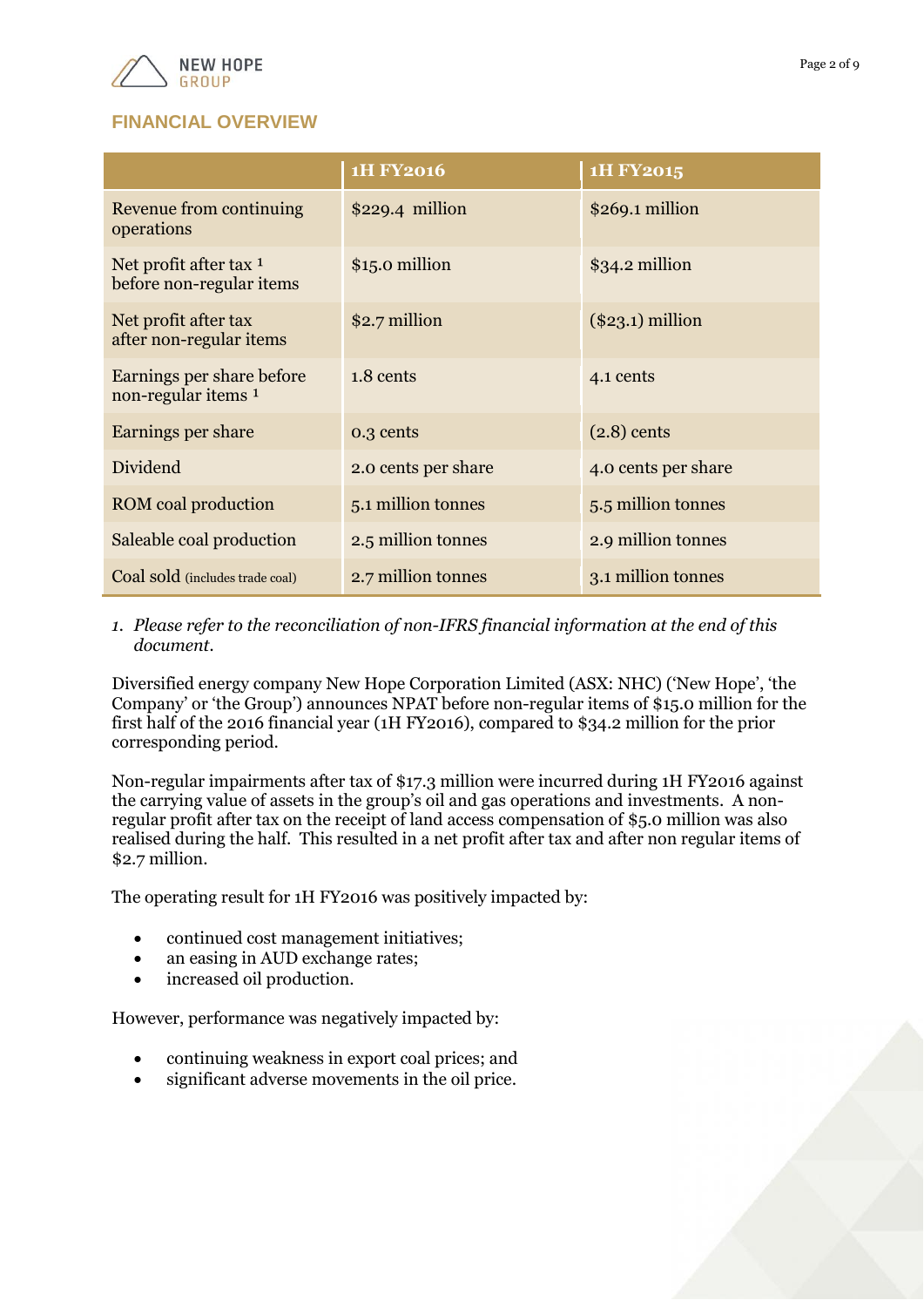

#### **MINING OPERATIONS**

New Hope"s mining operations produced a total of 2.53 million tonnes of clean coal during 1H FY2016. This was 11.9% lower than 1H FY2015, with production adversely affected by wet weather at both sites (Jeebropilly and Acland) and changing geological conditions at Acland.

Total sales for 1H FY2016 were 2.69 million tonnes, a 12.3% decrease on the 1H FY2015. A number of vessels were delayed during this period due to typhoons in South East Asia.

The Acland operation produced 2.21 million tonnes of product coal during 1H FY2016, a decrease of 12.1% from the previous reporting period. Production was impacted by wet weather, delays in the acquisition of new mining fleet and recruitment of associated operators.

Key activities for the period included:

- ongoing community engagement in respect of both current operations and Stage 3 Continuation Plan;
- continued support to Stage 3 approval process and project development;
- continuing to standardise and improve Acland and West Moreton Safety and Health Management Systems;
- reinforcing iSafe/WeSafe throughout the business.

Jeebropilly produced 0.32 million tonnes of coal during the period. This is a 12.1% reduction in comparison to the prior corresponding period, mainly due to weather.

Key activities at the West Moreton operations over the last six months include:

- commenced operations in the final strip of wash plant pit;
- completed broad brush risk assessments and audits on Safety and Health Management System;
- initiated Health and Wellness Program and next stage of iSafe/WeSafe Program for all employees.

Rehabilitation work continued at both the Oakleigh and Chuwar sites. At Oakleigh work focussed on the topsoiling and seeding of all remaining surfaces following the completion of the backfilling and profiling of the old mining void in mid-2015.

At Chuwar the backfilling of the Western pit is almost complete with sediment basin construction, topsoiling and seeding to follow. Backfilling the Eastern pit will commence once water levels allow access to the pit.

#### **BRIDGEPORT ENERGY**

Bridgeport completed the acquisition of the producing Moonie Oil field in the Surat Basin from Santos in December 2015.

Production enhancement work was completed at Inland, Utopia and Cuisinier fields.

Bridgeport continues to review a number of other strategic asset acquisitions.

Oil production for the company totalled 91,150 barrels for the period, a 17% increase on the corresponding prior half year of 77,450 barrels.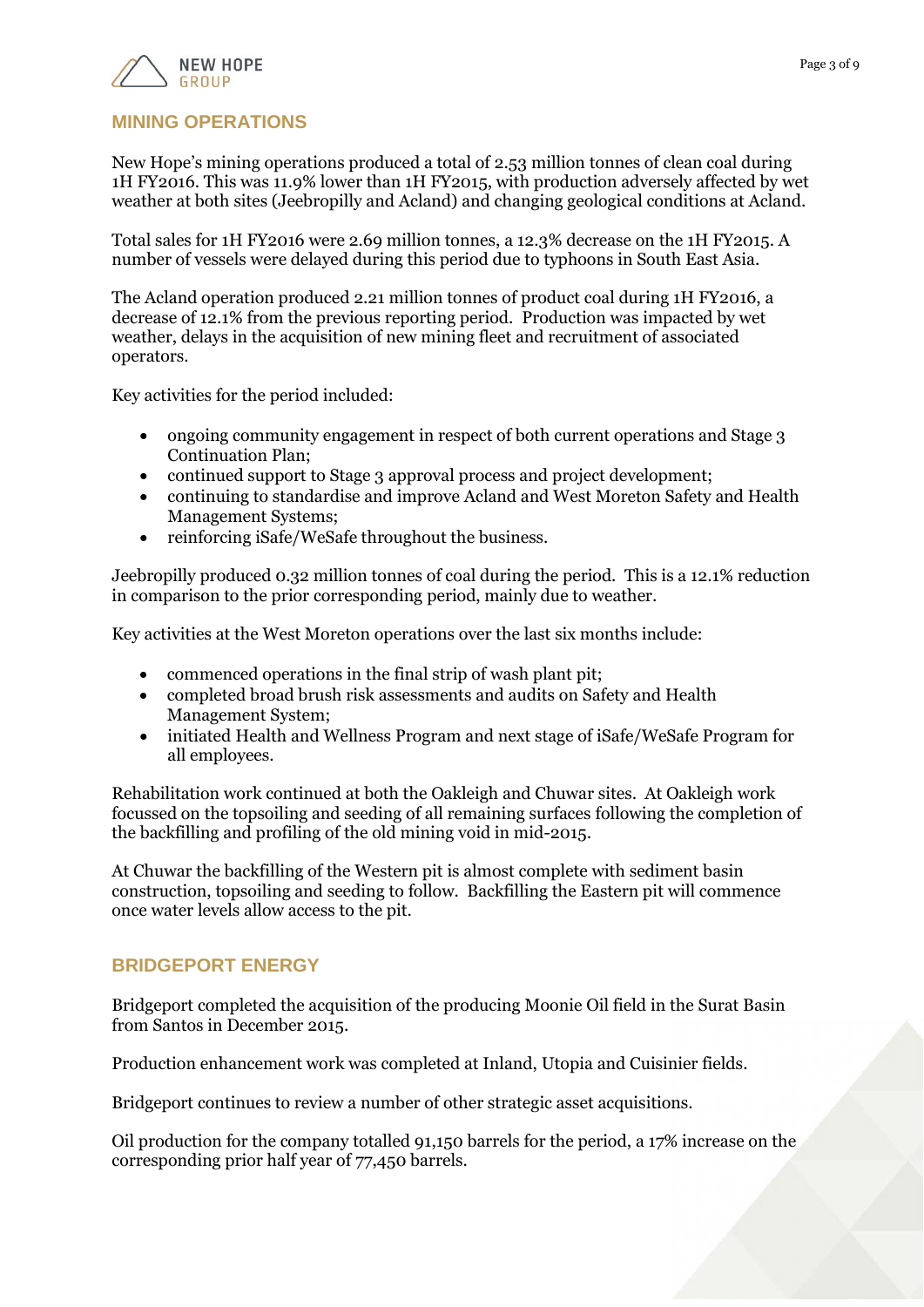

This increase in production was more than offset by further declines in world oil prices with realised oil cargo prices declining from A\$67/bbl in August 2015 to A\$51/bbl in January 2016, representing a fall of 25% during the period.

Since the oil price decline began in Sep/Oct 2014 the oil price has dropped from circa A\$110/bbl to A\$51/bbl in January 2016, an overall drop of 54% in Australian dollar terms. As a consequence, revenue for the half year was \$4.7 million as against \$6.9 million for the corresponding prior half year, a decrease of 35%.

Bridgeport has responded to the lower oil prices with material reductions in operating expenditures and cost control achieved across its assets. This has been achieved through the deferral of:

- all development drilling in the Inland, Utopia and Moonie fields, and;
- discretionary expenditure within its exploration portfolio.

### **QUEENSLAND BULK HANDLING (QBH)**

During the first six months of the financial year, 3.5 million tonnes of coal was exported through the QBH coal terminal at the Port of Brisbane (2015 : 3.6 million tonnes).

Key activities included:

- continued focus on safety and attainment of 42 months LTI free;
- ongoing programs to reduce costs with \$0.9m in realised cost savings through first six months of FY16;
- completion of engineering studies and ongoing engineering studies with regards to upgrades to the shiploader to deliver lower operational risk.

### **EXPLORATION AND DEVELOPMENT PROJECTS**

A review of all coal and mineral tenures was undertaken to align with the corporate strategy, this resulted in some relinquishments of tenure where there was no indication of economically viable resources or there were no foreseeable opportunities for future development.

10,153 meters were drilled during the six months to January 2015, compared to 10,724 meters in the previous corresponding period.

### **PASTORAL OPERATIONS**

The five year development plan for Acland Pastoral continues with the change from a trading operation to a breeding enterprise significantly completed. Capital will be invested in additional fencing, yards and water points over the next three months which will reduce overheads and optimise the breeding operations.

Recent rains have improved the feed situation at Acland. The herd size is currently 2103 head, including 418 weaners from the initial breeding program.

The rainfall also assisted with crop production, with a total grain harvest of 1,182 tonnes for the period.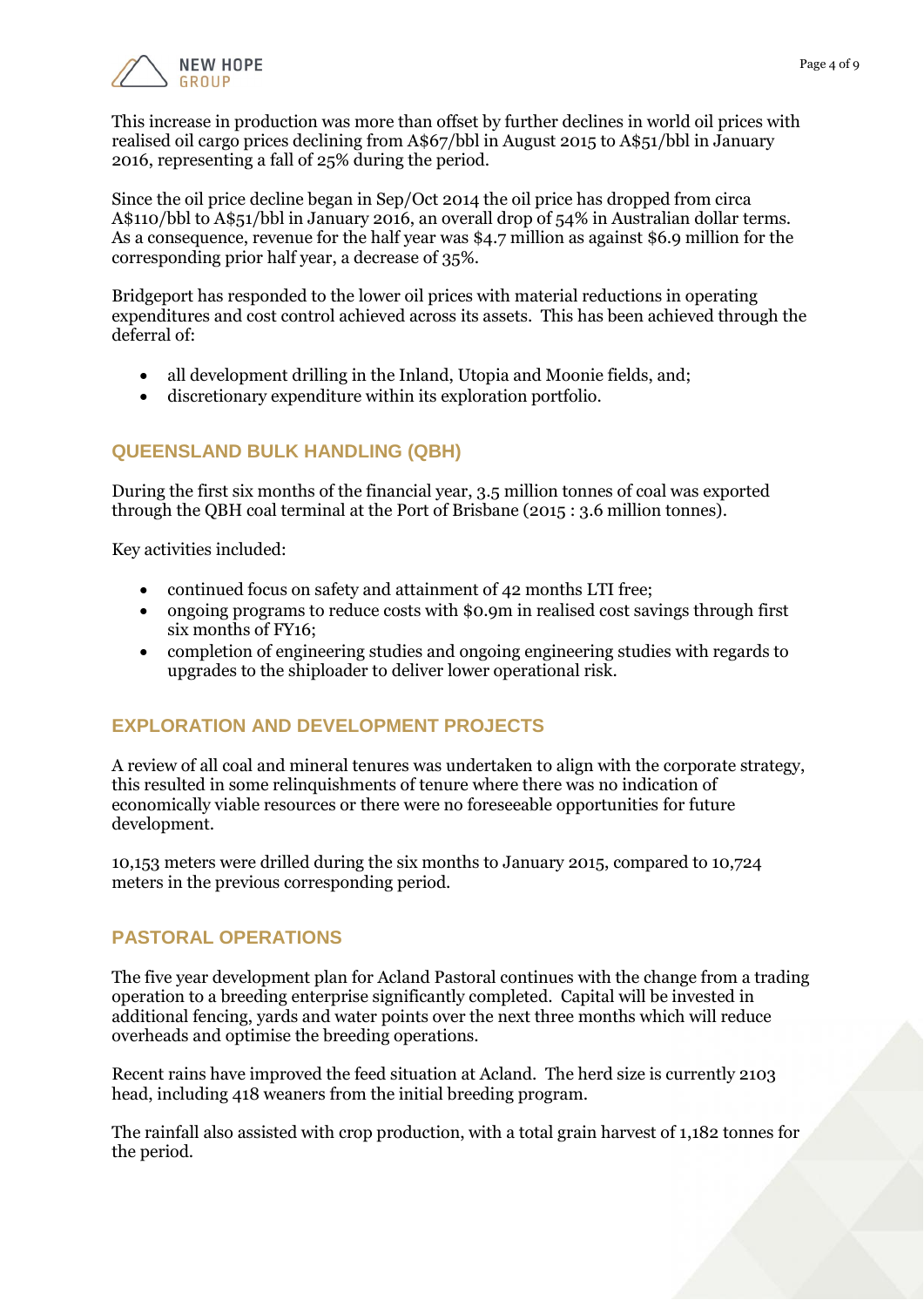

Acland Pastoral staff continue to assist the Acland mine with grazing trials on rehabilitation mining land.

#### **BENGALLA**

The second half of this 2016 financial year will be one of significant growth in attributable tonnes sold and sales revenue due to the acquisition of a 40% interest in the Bengalla Joint Venture.

New Hope management is committed to working cooperatively with the other members of the Bengalla Joint Venture and the site Bengalla mine management team to ensure a smooth transition in management from the previous operators.

The Bengalla Mine is one of the lowest cost export thermal coal mines supplying the Asian seaborne thermal coal market.

#### **OUTLOOK**

The outlook for Asian seaborne thermal coal markets is starting to show signs of stabilizing after a period of weakness driven by Chinese import contraction. Thermal coal spot indices have been relatively stable in Australian dollar terms over the past quarter and vessel queues at the port of Newcastle have increased from below 10 at the end of 2015 to approach 20 vessels.

Supply is reacting to the current historically low prices with export growth from Australia moderating whilst exports from Indonesia appear to have peaked.

Demand for high quality Australian thermal coal from traditional importers such as Japan, Korea and Taiwan remains firm.

There remains no consensus regarding the future direction of thermal coal prices with a great divergence of views.

In such an uncertain pricing environment it is critical to maintain a competitive cost structure. New Hope management remains focused on managing our costs on a sustainable basis.

Management remains focussed on working towards securing approval for the Acland Stage 3 continuation plan with Land Court hearings commencing in March 2016 and continuing into the second half of 2016.

The board and management will maintain a conservative approach to financial management of the company"s balance sheet thus ensuring the company"s ability to take advantage of the cyclical nature of the coal market.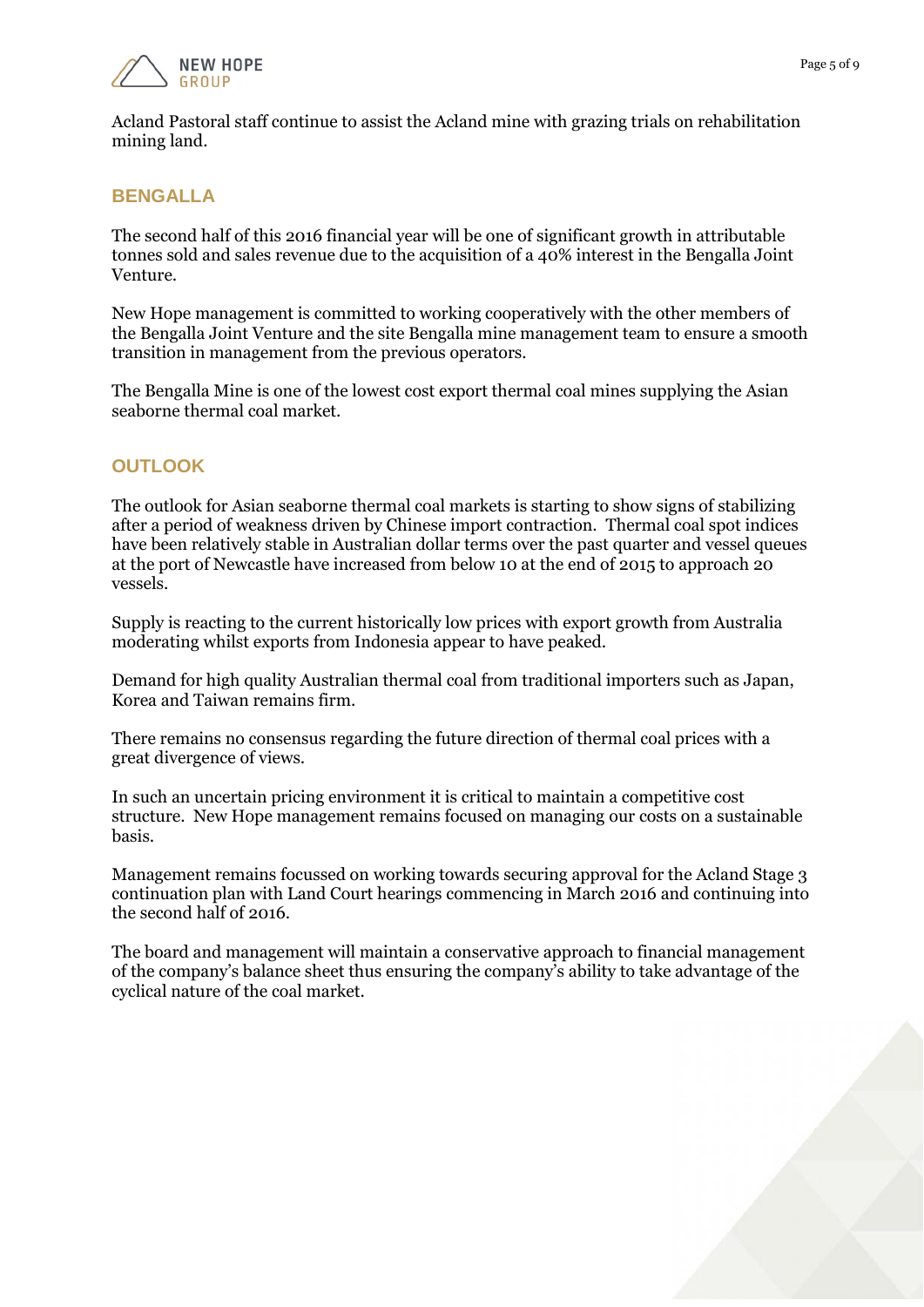

non-regular items

| <b>Reconciliation of Non-IFRS Financial Information</b>    | <b>Six Months Ended</b><br>31 January<br>(A \$M) |          |
|------------------------------------------------------------|--------------------------------------------------|----------|
|                                                            | 2016                                             | 2015     |
| Net profit/(loss) after tax                                | 2.723                                            | (23.139) |
| Income Tax expense/(benefit)                               | (0.760)                                          | 2.449    |
| Petroleum Resource Rent Tax expense/(benefit)              | 4.786                                            | (0.816)  |
| Profit before income tax                                   | 6.749                                            | (26.404) |
| Non-regular items before tax                               | 13.465                                           | 70.020   |
| Profit before income tax and non-regular items             | 20.214                                           | 45.616   |
| <b>Interest Expense</b>                                    | 0.000                                            | 0.000    |
| Earnings before interest tax and non-regular items         | 20.214                                           | 45.616   |
| Depreciation and Amortisation                              | 29.022                                           | 30.046   |
| Earnings before interest tax depreciation amortisation and | 49.237                                           | 75.662   |

*Earnings before interest tax and non regular items (EBIT) and earnings before interest depreciation amortisation and non regular items (EBITDA) figures referenced in this presentation are unaudited and unreviewed. The figures have been extracted from the reviewed financial statements and reconcile to the results presented in the Appendix 4D and Interim Report in the Consolidated Statement of Comprehensive Income.*

*The presentation of the EBIT and EBITDA is to provide a measure of New Hope's performance prior to the impact of financing and non-cash depreciation and amortisation.* 

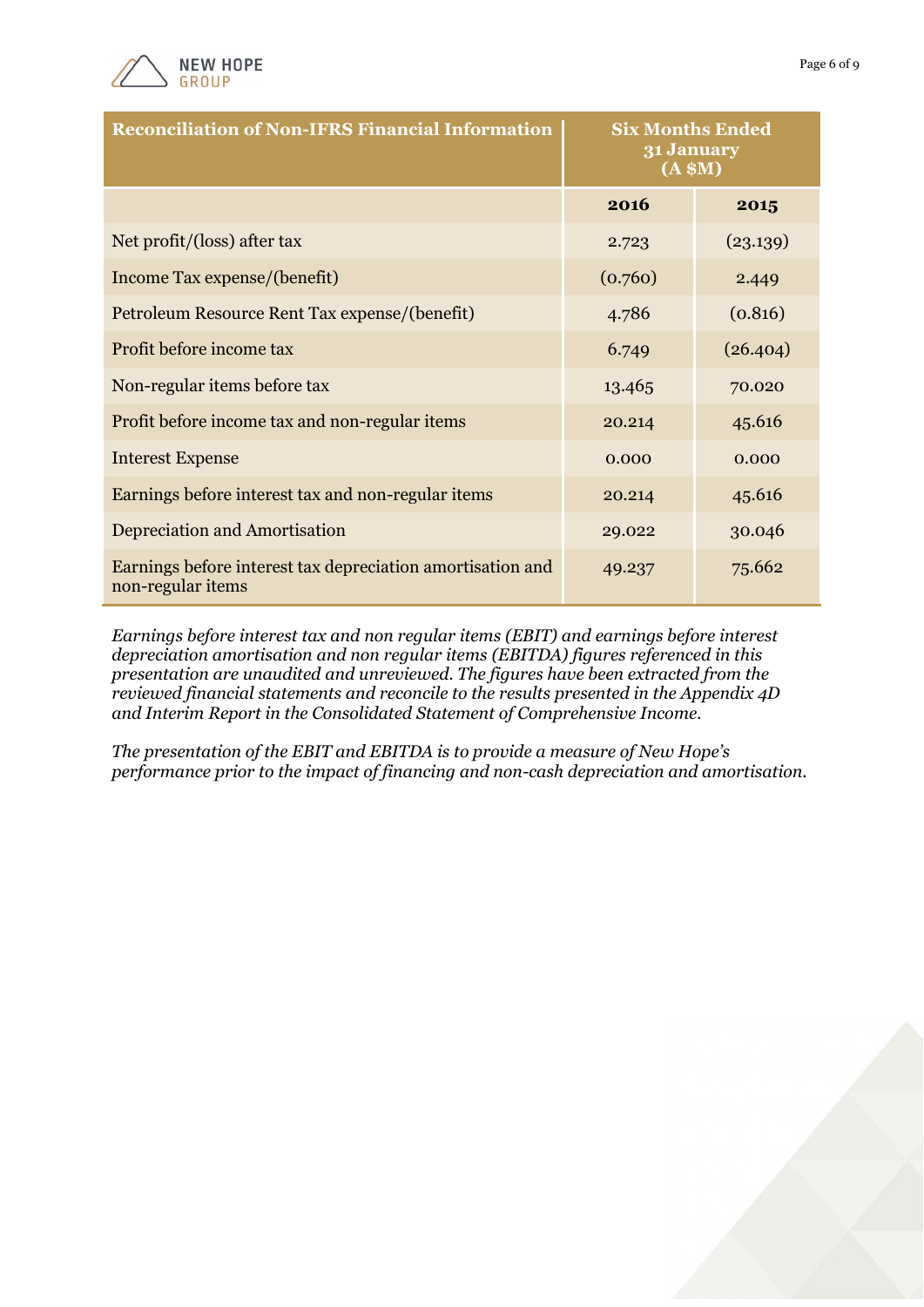

#### **RECONCILIATION OF NET PROFIT AFTER TAX BEFORE AND AFTER NON REGULAR ITEMS**

| <b>Six Months Ended 31</b><br><b>January</b><br>(A\$m)                          | Coal<br><b>Mining</b> | Oil and<br><b>Gas</b> | <b>Marketing</b><br>and<br><b>Logistics</b> | <b>Treasury</b><br>and<br><b>Investment</b> | <b>Total</b> |
|---------------------------------------------------------------------------------|-----------------------|-----------------------|---------------------------------------------|---------------------------------------------|--------------|
| 2016                                                                            |                       |                       |                                             |                                             |              |
| Net profit/(loss) after tax                                                     | 0.039                 | (15.988)              | 11.129                                      | 7.543                                       | 2.723        |
| Non-regular items after tax                                                     |                       |                       |                                             |                                             |              |
| Impairment of oil<br>producing and exploration<br>assets                        |                       | 10,520                |                                             |                                             | 10.520       |
| <b>Petroleum Resource Rent</b><br>Tax (de-recognition due to<br>recoverability) |                       | 3.353                 |                                             |                                             | 3.353        |
| Land access compensation                                                        | (5.000)               |                       |                                             |                                             | (5.000)      |
| <b>Impairment of available</b><br>for sale financial assets                     |                       |                       |                                             | 3.436                                       | 3.436        |
| Total non-regular items after<br>tax                                            | (5.000)               | 13.873                |                                             | 3.436                                       | 12.309       |
| Net profit/(loss) after tax<br>before non-regular items                         | (4.961)               | (2.115)               | 11.129                                      | 10.979                                      | 15.032       |
| 2015                                                                            |                       |                       |                                             |                                             |              |
| Net profit/(loss) after tax                                                     | 3.524                 | (41.079)              | 15.569                                      | (1.153)                                     | (23.139)     |
| Non-regular items after tax                                                     |                       |                       |                                             |                                             |              |
| Gain on disposal of Dart<br><b>Energy Limited Shares</b>                        |                       |                       |                                             | (1.151)                                     | (1.151)      |
| Impairment of oil<br>producing and exploration<br>assets                        |                       | 36.795                |                                             |                                             | 36.795       |
| <b>Impairment of goodwill</b>                                                   |                       | 4.157                 |                                             |                                             | 4.157        |
| <b>Impairment of available</b><br>for sale investments                          |                       |                       |                                             | 17.558                                      | 17.558       |
| Total non-regular items after<br>tax                                            |                       | 40.952                |                                             | 16.407                                      | 57.359       |
| Net profit/(loss) after tax<br>before non-regular items                         | 3.524                 | (0.127)               | 15.569                                      | 15.254                                      | 34.220       |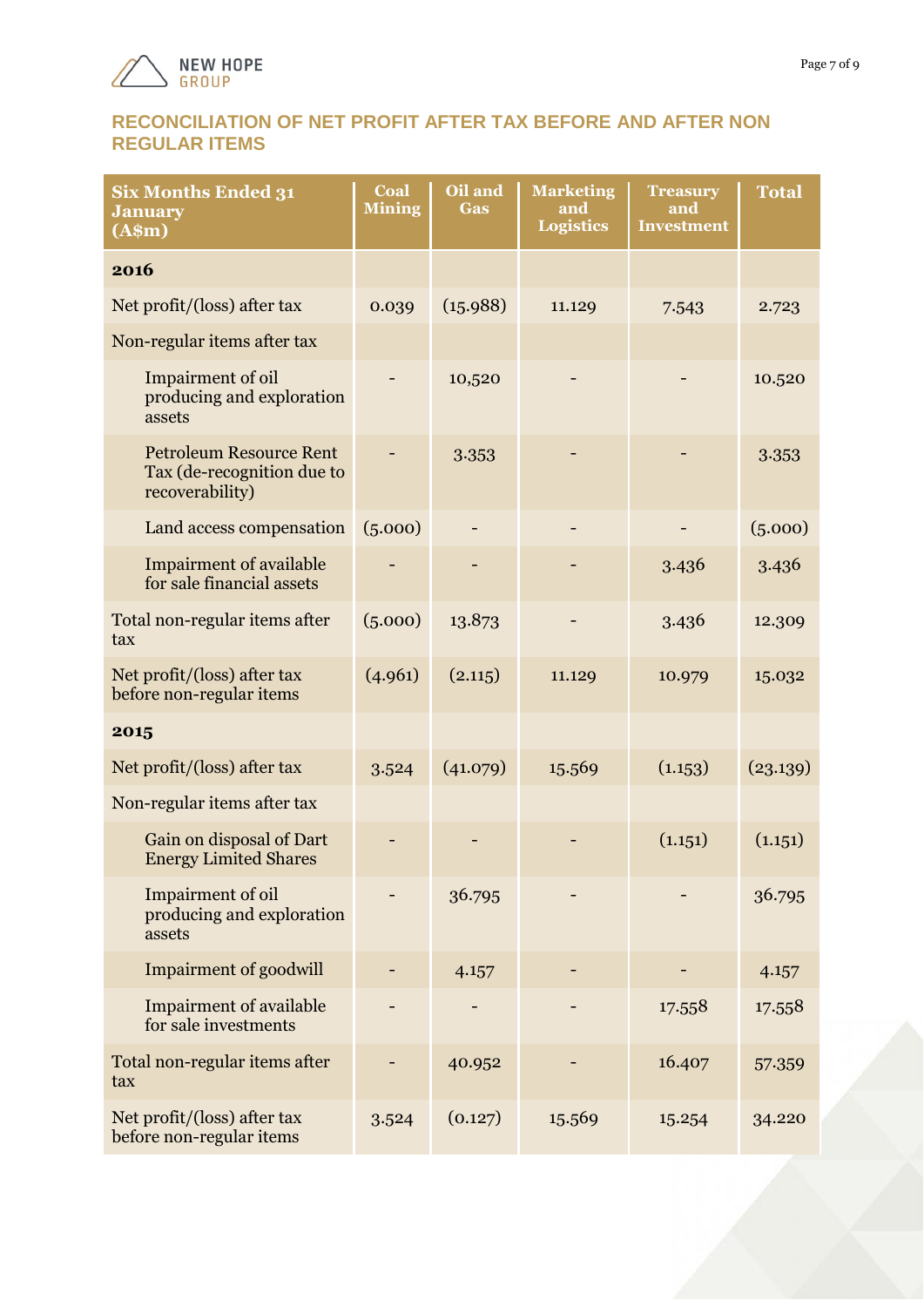

| <b>Reconciliation of Non-IFRS Financial Information</b>               | <b>Six Months Ended 31</b><br><b>January</b><br>(cps) |       |
|-----------------------------------------------------------------------|-------------------------------------------------------|-------|
|                                                                       | 2016                                                  | 2015  |
| Basic earnings per share (cents) (before non regular<br>items)        | 1.8                                                   | 4.1   |
| Impairment of oil producing and exploration assets                    | (1.3)                                                 | (4.4) |
| Petroleum Resource Rent Tax (de-recognition due to<br>recoverability) | (0.4)                                                 |       |
| Land access compensation                                              | 0.6                                                   |       |
| Impairment of available for sale investments                          | (0.4)                                                 | (2.1) |
| Gain on disposal of Dart Energy Limited Shares                        |                                                       | 0.1   |
| Impairment of goodwill                                                |                                                       | (0.5) |
| Basic earnings per share (cents) (after non regular<br>items)         | 0.3                                                   | (2.8) |

*Basic earnings per share before non regular items referenced in this presentation are unaudited and unreviewed. The figures have been extracted from the reviewed financial statements and reconcile to the results presented in the Appendix 4D and Interim Report in the Consolidated Statement of Comprehensive Income.*